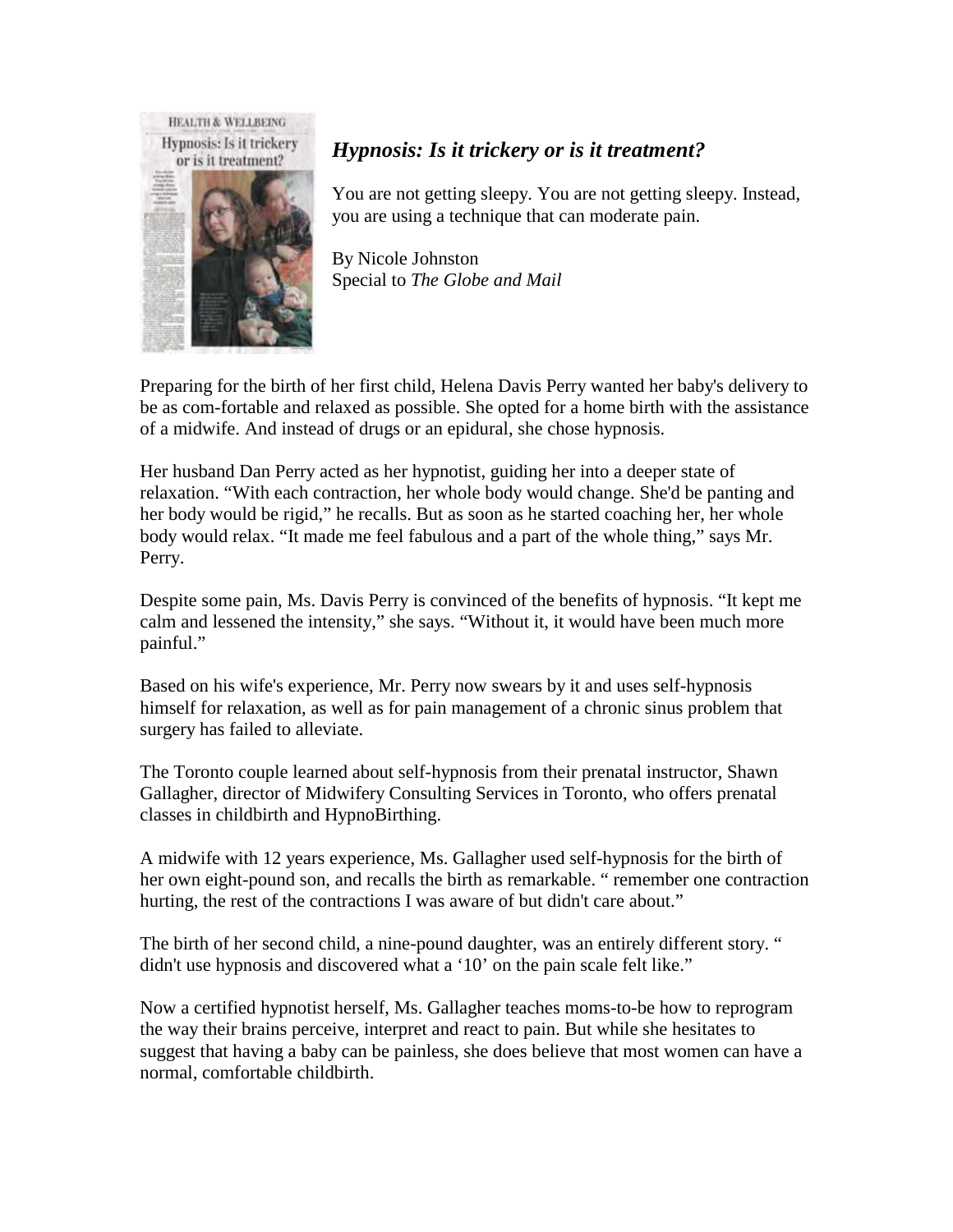Nevertheless, questions remain about how effective a technique often associated with entertainment can be as a legitimate therapy for coping with pain.

Some medical scientists now agree that it can be effective. Dr. Catherine Bushnell, director of research in the department of anesthesiology at McGill University in Montreal, uses hypnosis in her research to help her study how pain is perceived and processed in the brain. "Hypnosis is a valid altered state, and not some parlour [game] with people running around like chickens," she says.

Hypnosis is essentially a state of induced relaxation that you can do by yourself or with the aid of someone else.

Hypnosis has undergone a metamorphosis since its acceptance as a legitimate therapy by the American Medical Association back in 1958. Once used exclusively by medical practitioners bent on probing the subconscious mind out of scientific curiosity, hypnosis has since evolved into a healing therapy.

And it is gaining wider acceptance in the mainstream -- coinciding with the ever-growing popularity of alternative medicine.

In recent years, countless people have used it in an attempt to conquer smoking and overeating. But it doesn't end there. Certified hypnotist Georgina Cannon, director of the Ontario Hypnosis Centre in Toronto, says hypnosis clients range from students trying to improve their study habits, to Bay Street executives trying to overcome shyness or public-speaking anxiety, to chronic-pain sufferers looking for respite.

Although hypnosis was once a therapy sought mostly by women, men now make up half of Ms. Cannon's clientele -- though not necessarily for the same reasons. While both sexes turn to hypnosis for personal motivation, fighting insomnia, or trying to get to the root of their depression, men complain chiefly of anxiety and stress. Women, it seems, are combating issues of guilt and self-esteem.

The lasting effects of hypnosis can vary for individuals, however. Ms. Cannon cautions those who come to her for smoking cessation that some may be tempted to try one cigarette down the road, thinking they're in control of their habit. While most of her clients are successful at kicking the habit through hypnosis, those who feel tempted may benefit from an occasional 'booster' session to keep them focused on their goal.

The continuing doubts about hypnosis, its enthusiasts say, stem largely from the erroneous ideas about it seen in Hollywood movies and popular culture.

Myth #1: At the count of 10, you will be in deep, deep sleep. The participant is awake the entire time, says Ms. Cannon. Hypnosis, simply put, is a state of focused relaxation. The hypnotist - or facilitator - guides the person to a level of relaxation that enables him or her to go into a light trance similar to what we experience while daydreaming or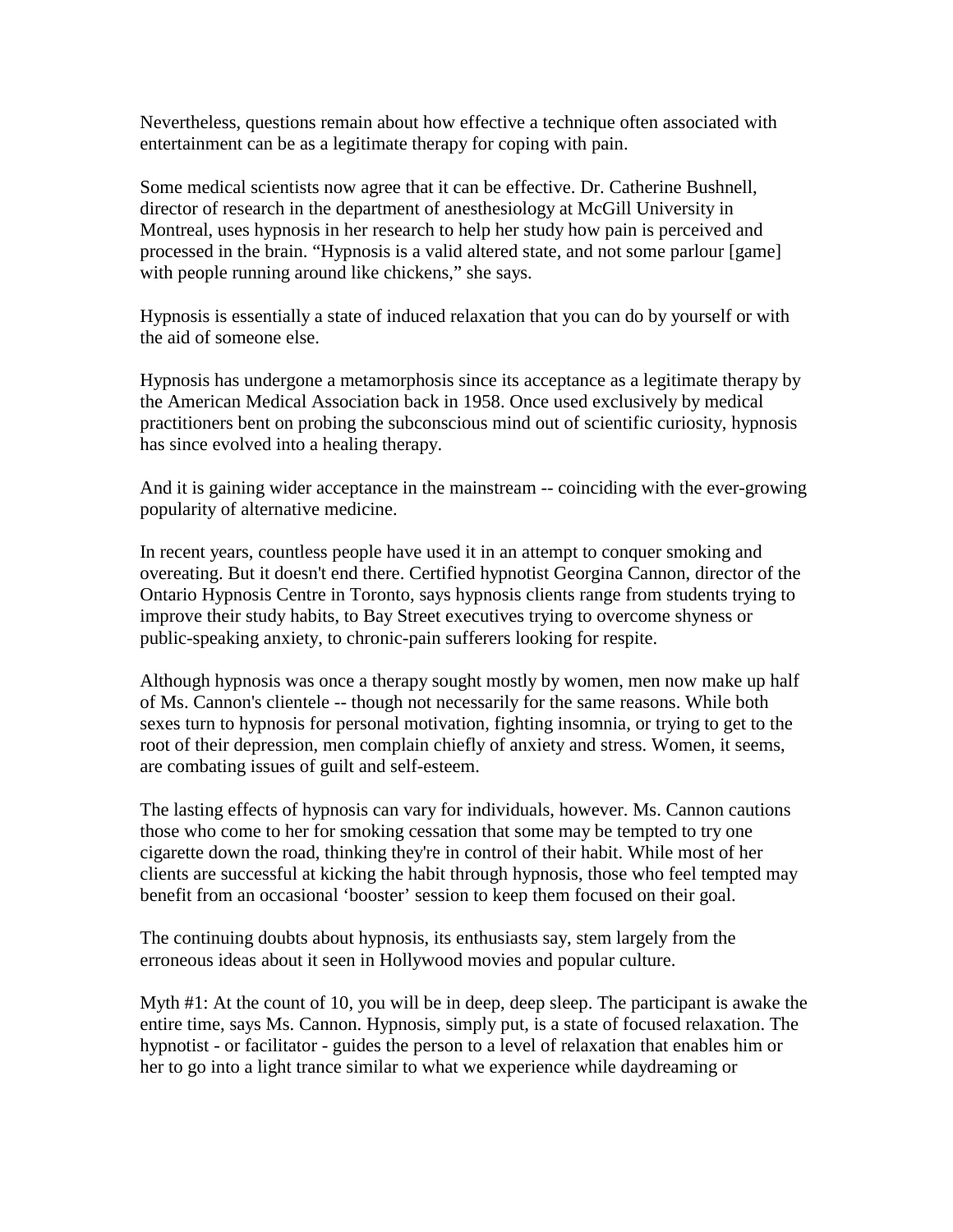watching television. Soothing music, dimmed lights and a calming voice help guide the person into an increasingly deeper level of relaxation.

Once total relaxation is achieved, the conscious mind takes a back seat to the subconscious, where the real work begins. The subject is guided mentally to a "safe place" and suggestions for behavioural change are then made.

Myth #2: You will do exactly as I tell you. Nobody can make you do something you find morally objectionable, emphasizes Ms. Cannon. And if you don't want to be hypnotized you won't be.

Individuals also differ in their level of suggestibility. Ms. Gallagher recalls her hypnosisassisted birth as being relatively painless. Helena described her pain experience as a six on a scale of one to 10 - but says it was a "tolerable" level of pain.

Depending on the goal, different individualized "scripts" are used for bringing about change - techniques specific to a particular problem. One commonly used is visualizing oneself after the change has been made.

"Athletes do this all the time," says Ms. Cannon. Whether it's the basketball player mentally calculating his next shot, or the downhill skier visualizing her next run down the mountain, "They visualize success." And this, she adds, is key to the success of hypnosis.

Myth #3: At the count of 10, you will not remember a thing. In actual fact, most subjects recall the entire session. Ms. Cannon says her clients are often surprised that they remain so aware of what's going on. Even for those with low suggestibility - who don't actually achieve a hypnotic state - most would agree that it's a very pleasant experience. She likens it to a "massage for the mind."

So how does one know if he or she has been successfully hypnotized?

One telltale sign, says Ms. Cannon, is time distortion. Ms. Davis Perry's delivery was seven hours in total, yet as she recalls it, "I lost all perception of time. It was like I was in limbo. It just seemed to happen all at once."

The other sign is pain tolerance. When the subject is in deep trance, pinching or twisting of the skin on the back of the hand feels like touch, but is devoid of normal pain sensation.

And now, scientific studies are showing that hypnosis can influence our emotional response to pain, which in turn alters how we respond to it.

The evidence supporting this finding was discovered by Montreal researchers trying to understand how pain is perceived by the brain. Dr. Bushnell, along with colleagues at the University of Montreal, resorted to hypnosis with research subjects as a means of